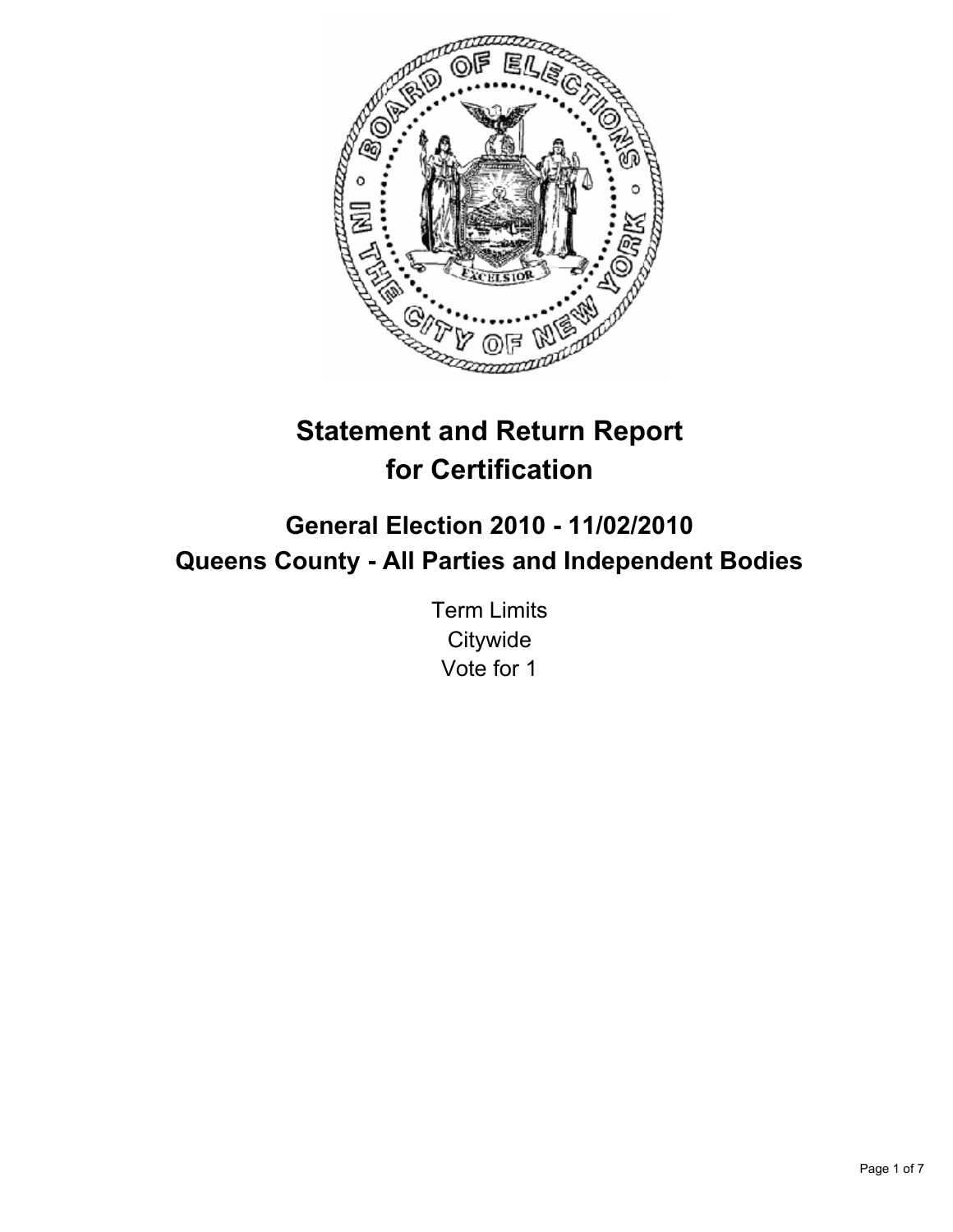

| <b>PUBLIC COUNTER</b> | 12,086 |
|-----------------------|--------|
| <b>EMERGENCY</b>      | 0      |
| ABSENTEE/MILITARY     | 274    |
| <b>AFFIDAVIT</b>      | 127    |
| <b>Total Ballots</b>  | 12,547 |
| <b>YES</b>            | 5,833  |
| <b>NO</b>             | 1,298  |
| <b>Total Votes</b>    | 7,131  |
| Unrecorded            | 5,416  |

## **Assembly District 23**

| PUBLIC COUNTER       | 23,431 |
|----------------------|--------|
| <b>EMERGENCY</b>     | 0      |
| ABSENTEE/MILITARY    | 741    |
| <b>AFFIDAVIT</b>     | 450    |
| <b>Total Ballots</b> | 24,725 |
| <b>YES</b>           | 15,010 |
| <b>NO</b>            | 3,475  |
| <b>Total Votes</b>   | 18,485 |
| Unrecorded           | 6.240  |

## **Assembly District 24**

| <b>PUBLIC COUNTER</b> | 26,594 |
|-----------------------|--------|
| <b>EMERGENCY</b>      | 0      |
| ABSENTEE/MILITARY     | 668    |
| <b>AFFIDAVIT</b>      | 202    |
| <b>Total Ballots</b>  | 27,591 |
| <b>YES</b>            | 16,422 |
| <b>NO</b>             | 4,365  |
| <b>Total Votes</b>    | 20,787 |
| Unrecorded            | 6,804  |

| PUBLIC COUNTER       | 16,578 |
|----------------------|--------|
| <b>EMERGENCY</b>     | 52     |
| ABSENTEE/MILITARY    | 391    |
| <b>AFFIDAVIT</b>     | 171    |
| <b>Total Ballots</b> | 17,323 |
| <b>YES</b>           | 9,753  |
| <b>NO</b>            | 2,538  |
| <b>Total Votes</b>   | 12,291 |
| Unrecorded           | 5,032  |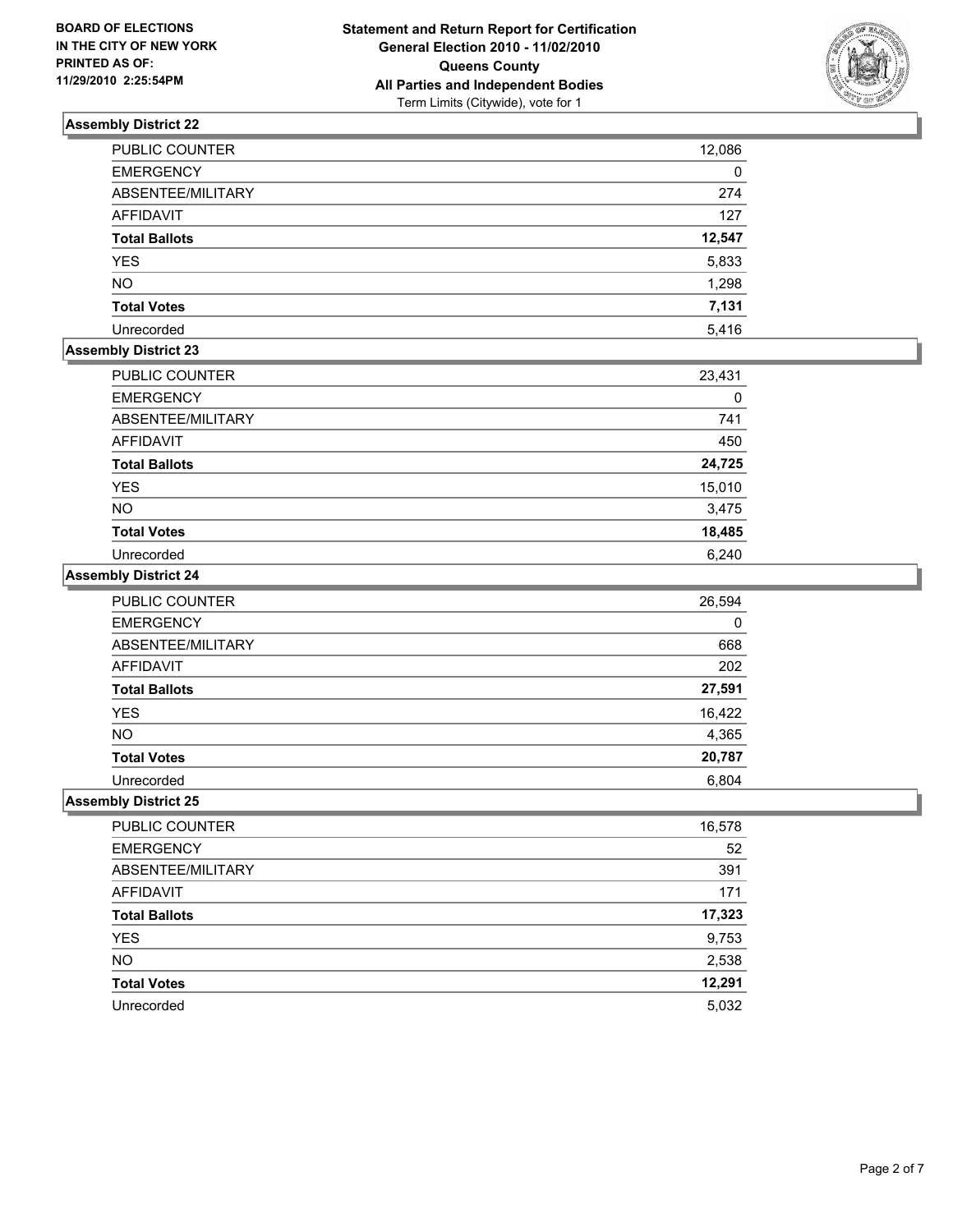

| <b>PUBLIC COUNTER</b> | 27,705 |
|-----------------------|--------|
| <b>EMERGENCY</b>      | 0      |
| ABSENTEE/MILITARY     | 911    |
| <b>AFFIDAVIT</b>      | 185    |
| <b>Total Ballots</b>  | 28,901 |
| <b>YES</b>            | 17,055 |
| <b>NO</b>             | 4,547  |
| <b>Total Votes</b>    | 21,602 |
| Unrecorded            | 7.299  |

# **Assembly District 27**

| <b>PUBLIC COUNTER</b> | 19,523 |
|-----------------------|--------|
| <b>EMERGENCY</b>      | 0      |
| ABSENTEE/MILITARY     | 518    |
| <b>AFFIDAVIT</b>      | 278    |
| <b>Total Ballots</b>  | 20,551 |
| <b>YES</b>            | 11,312 |
| <b>NO</b>             | 3,290  |
| <b>Total Votes</b>    | 14,602 |
| Unrecorded            | 5.949  |

#### **Assembly District 28**

| <b>PUBLIC COUNTER</b> | 24,011 |
|-----------------------|--------|
| <b>EMERGENCY</b>      | 0      |
| ABSENTEE/MILITARY     | 914    |
| <b>AFFIDAVIT</b>      | 266    |
| <b>Total Ballots</b>  | 25,415 |
| <b>YES</b>            | 14,139 |
| <b>NO</b>             | 4,536  |
| <b>Total Votes</b>    | 18,675 |
| Unrecorded            | 6.740  |

| PUBLIC COUNTER       | 23,087 |
|----------------------|--------|
| <b>EMERGENCY</b>     | 0      |
| ABSENTEE/MILITARY    | 405    |
| AFFIDAVIT            | 415    |
| <b>Total Ballots</b> | 23,937 |
| <b>YES</b>           | 15,173 |
| <b>NO</b>            | 3,073  |
| <b>Total Votes</b>   | 18,246 |
| Unrecorded           | 5,691  |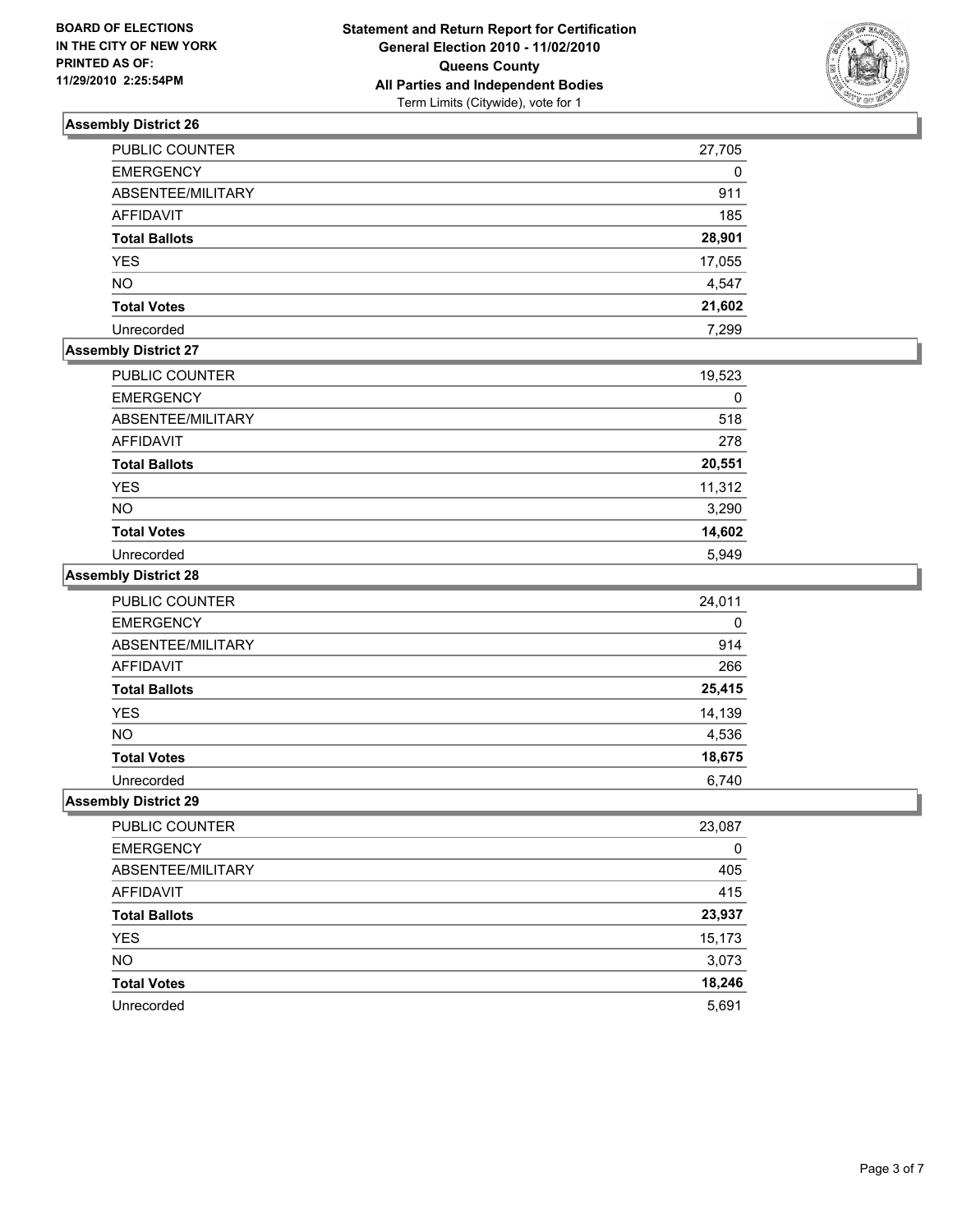

| <b>PUBLIC COUNTER</b> | 17,016 |
|-----------------------|--------|
| <b>EMERGENCY</b>      | 0      |
| ABSENTEE/MILITARY     | 368    |
| <b>AFFIDAVIT</b>      | 264    |
| <b>Total Ballots</b>  | 17,769 |
| <b>YES</b>            | 9,458  |
| <b>NO</b>             | 2,454  |
| <b>Total Votes</b>    | 11,912 |
| Unrecorded            | 5,857  |

# **Assembly District 31**

| <b>PUBLIC COUNTER</b> | 17,920 |
|-----------------------|--------|
| <b>EMERGENCY</b>      | 0      |
| ABSENTEE/MILITARY     | 497    |
| <b>AFFIDAVIT</b>      | 344    |
| <b>Total Ballots</b>  | 18,811 |
| <b>YES</b>            | 10,473 |
| <b>NO</b>             | 2,483  |
| <b>Total Votes</b>    | 12,956 |
| Unrecorded            | 5,855  |

## **Assembly District 32**

| <b>PUBLIC COUNTER</b> | 20,730 |
|-----------------------|--------|
| <b>EMERGENCY</b>      | 17     |
| ABSENTEE/MILITARY     | 325    |
| <b>AFFIDAVIT</b>      | 395    |
| <b>Total Ballots</b>  | 21,488 |
| <b>YES</b>            | 12,132 |
| <b>NO</b>             | 2,702  |
| <b>Total Votes</b>    | 14,834 |
| Unrecorded            | 6,654  |

| PUBLIC COUNTER       | 24,428 |
|----------------------|--------|
| <b>EMERGENCY</b>     | 75     |
| ABSENTEE/MILITARY    | 358    |
| AFFIDAVIT            | 280    |
| <b>Total Ballots</b> | 25,168 |
| <b>YES</b>           | 15,291 |
| <b>NO</b>            | 3,377  |
| <b>Total Votes</b>   | 18,668 |
| Unrecorded           | 6,500  |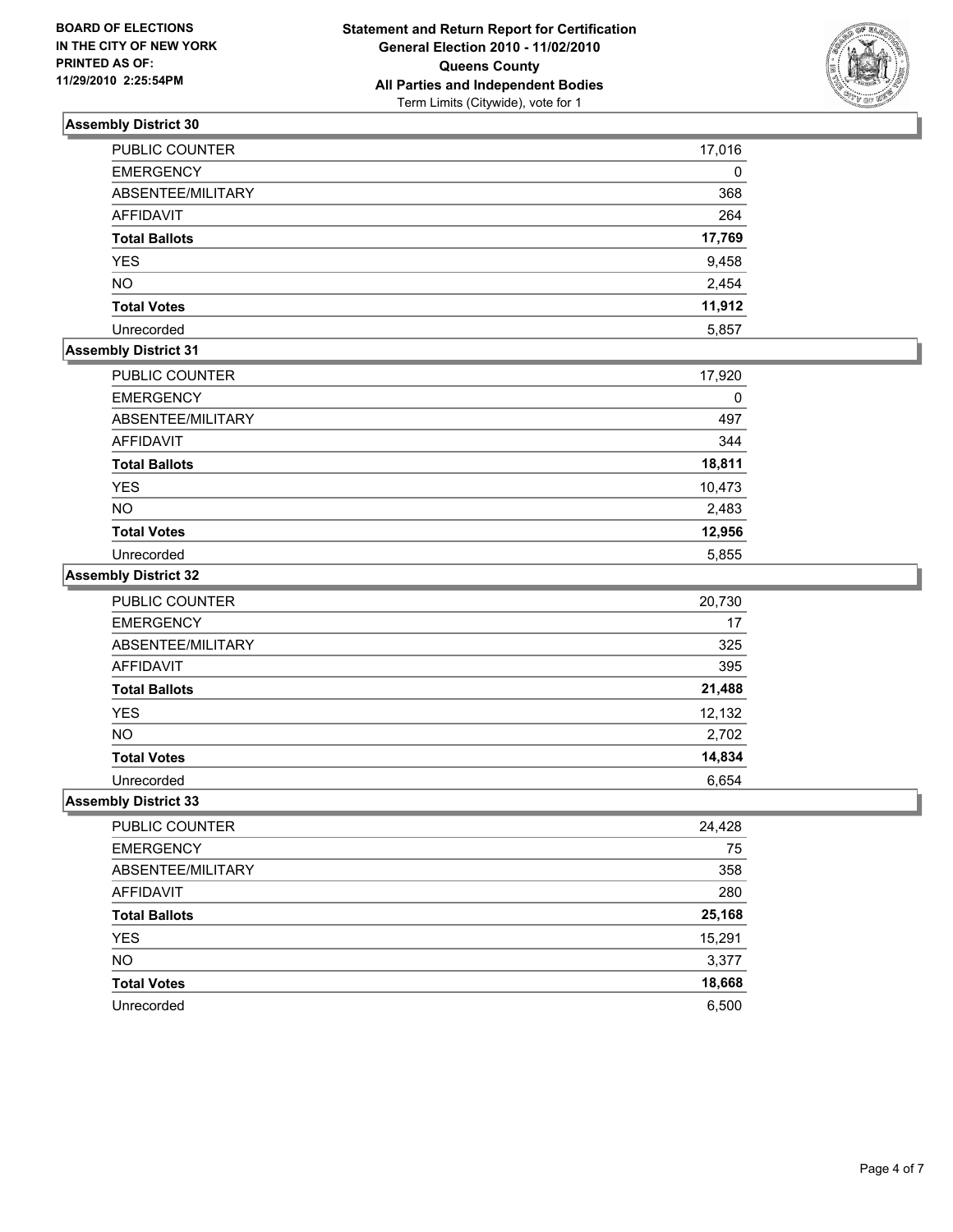

| PUBLIC COUNTER       | 13,768 |
|----------------------|--------|
| <b>EMERGENCY</b>     | 0      |
| ABSENTEE/MILITARY    | 232    |
| <b>AFFIDAVIT</b>     | 212    |
| <b>Total Ballots</b> | 14,297 |
| <b>YES</b>           | 6,839  |
| <b>NO</b>            | 1,896  |
| <b>Total Votes</b>   | 8,735  |
| Unrecorded           | 5,562  |

# **Assembly District 35**

| <b>PUBLIC COUNTER</b> | 13,357 |
|-----------------------|--------|
| <b>EMERGENCY</b>      | 45     |
| ABSENTEE/MILITARY     | 292    |
| AFFIDAVIT             | 163    |
| <b>Total Ballots</b>  | 13,932 |
| <b>YES</b>            | 6,771  |
| <b>NO</b>             | 1,814  |
| <b>Total Votes</b>    | 8,585  |
| Unrecorded            | 5,347  |

#### **Assembly District 36**

| <b>PUBLIC COUNTER</b> | 17,109 |
|-----------------------|--------|
| <b>EMERGENCY</b>      | 0      |
| ABSENTEE/MILITARY     | 295    |
| <b>AFFIDAVIT</b>      | 377    |
| <b>Total Ballots</b>  | 17,995 |
| <b>YES</b>            | 9,273  |
| <b>NO</b>             | 2,905  |
| <b>Total Votes</b>    | 12,178 |
| Unrecorded            | 5,817  |

| PUBLIC COUNTER       | 15,397 |
|----------------------|--------|
| <b>EMERGENCY</b>     | 0      |
| ABSENTEE/MILITARY    | 247    |
| AFFIDAVIT            | 291    |
| <b>Total Ballots</b> | 16,024 |
| <b>YES</b>           | 8,789  |
| <b>NO</b>            | 2,767  |
| <b>Total Votes</b>   | 11,556 |
| Unrecorded           | 4,468  |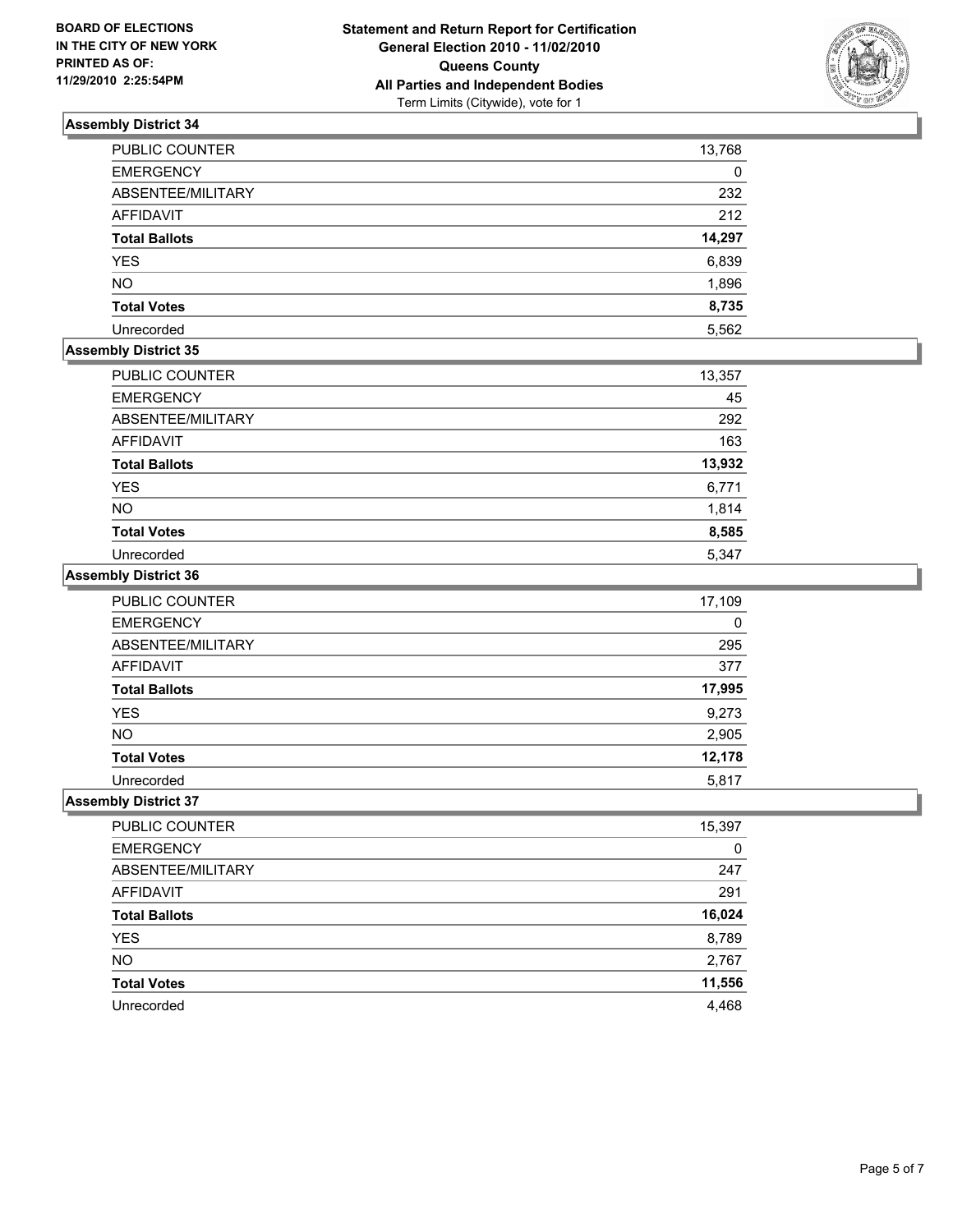

| <b>PUBLIC COUNTER</b> | 14,298 |
|-----------------------|--------|
| <b>EMERGENCY</b>      | 17     |
| ABSENTEE/MILITARY     | 276    |
| <b>AFFIDAVIT</b>      | 209    |
| <b>Total Ballots</b>  | 14,839 |
| <b>YES</b>            | 8,362  |
| <b>NO</b>             | 1,873  |
| <b>Total Votes</b>    | 10,235 |
| Unrecorded            | 4.604  |

| <b>PUBLIC COUNTER</b> | 9,918  |
|-----------------------|--------|
| <b>EMERGENCY</b>      | 3      |
| ABSENTEE/MILITARY     | 125    |
| <b>AFFIDAVIT</b>      | 123    |
| <b>Total Ballots</b>  | 10,237 |
| <b>YES</b>            | 4,097  |
| <b>NO</b>             | 1,247  |
| <b>Total Votes</b>    | 5,344  |
| Unrecorded            | 4,893  |